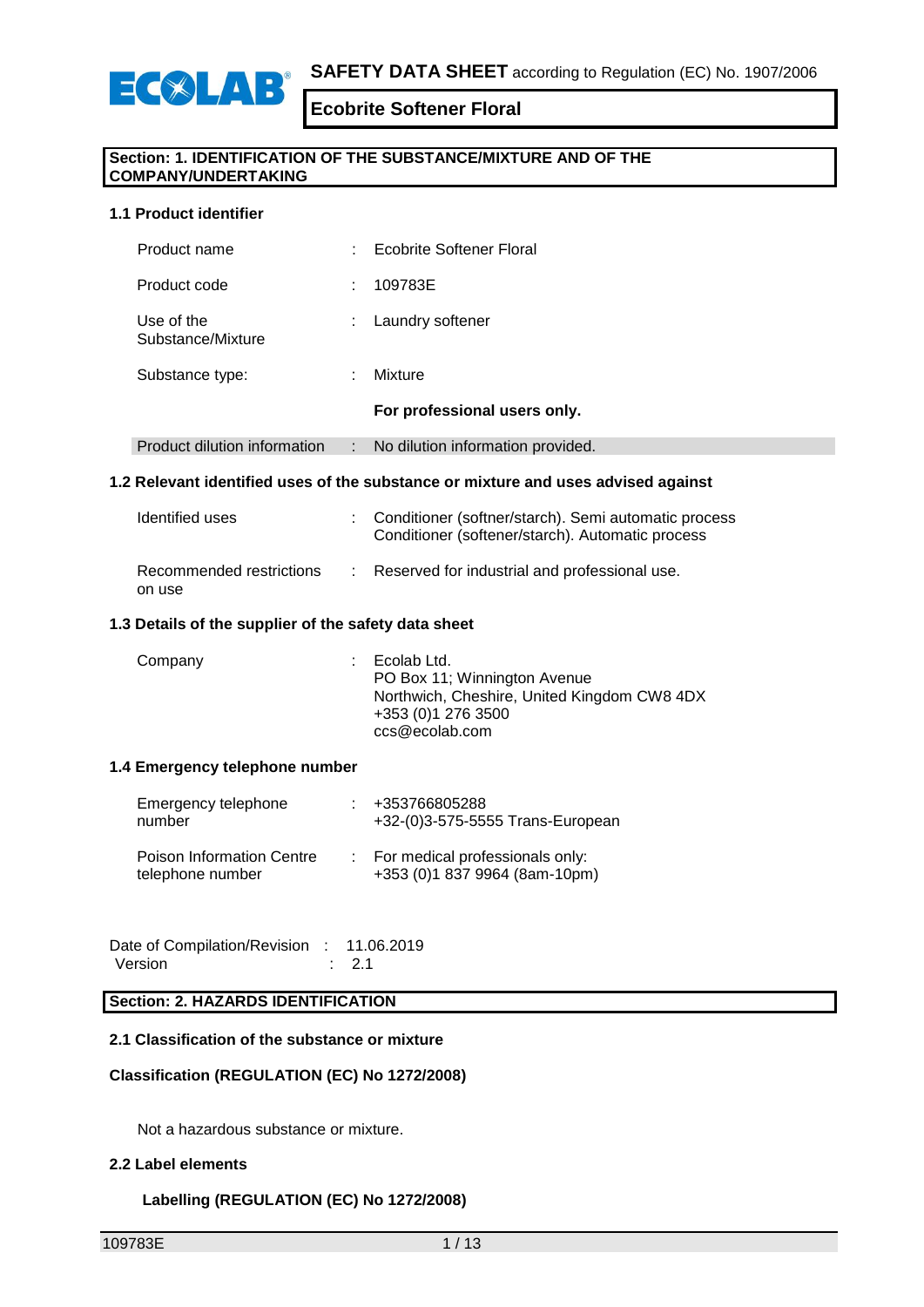Not a hazardous substance or mixture.

#### **Additional Labelling:**

Special labelling of certain : Safety data sheet available on request. mixtures

### **2.3 Other hazards**

None known. **Section: 3. COMPOSITION/INFORMATION ON INGREDIENTS**

#### **3.2 Mixtures**

Remarks : No hazardous ingredients

# **Section: 4. FIRST AID MEASURES**

#### **4.1 Description of first aid measures**

| In case of eye contact  | : Rinse with plenty of water.                           |
|-------------------------|---------------------------------------------------------|
| In case of skin contact | : Rinse with plenty of water.                           |
| If swallowed            | : Rinse mouth. Get medical attention if symptoms occur. |
| If inhaled              | : Get medical attention if symptoms occur.              |

#### **4.2 Most important symptoms and effects, both acute and delayed**

See Section 11 for more detailed information on health effects and symptoms.

### **4.3 Indication of immediate medical attention and special treatment needed**

| Treatment | No specific measures identified. |  |
|-----------|----------------------------------|--|
|-----------|----------------------------------|--|

# **Section: 5. FIREFIGHTING MEASURES**

#### **5.1 Extinguishing media**

| Suitable extinguishing media                              | : Use extinguishing measures that are appropriate to local<br>circumstances and the surrounding environment. |
|-----------------------------------------------------------|--------------------------------------------------------------------------------------------------------------|
| Unsuitable extinguishing<br>media                         | : None known.                                                                                                |
| 5.2 Special hazards arising from the substance or mixture |                                                                                                              |
| Specific hazards during                                   | : Not flammable or combustible.                                                                              |

| Hazardous combustion | : Depending on combustion properties, decomposition products |
|----------------------|--------------------------------------------------------------|
| products             | may include following materials:                             |
|                      | Carbon oxides                                                |
|                      | Sulphur oxides                                               |

#### **5.3 Advice for firefighters**

firefighting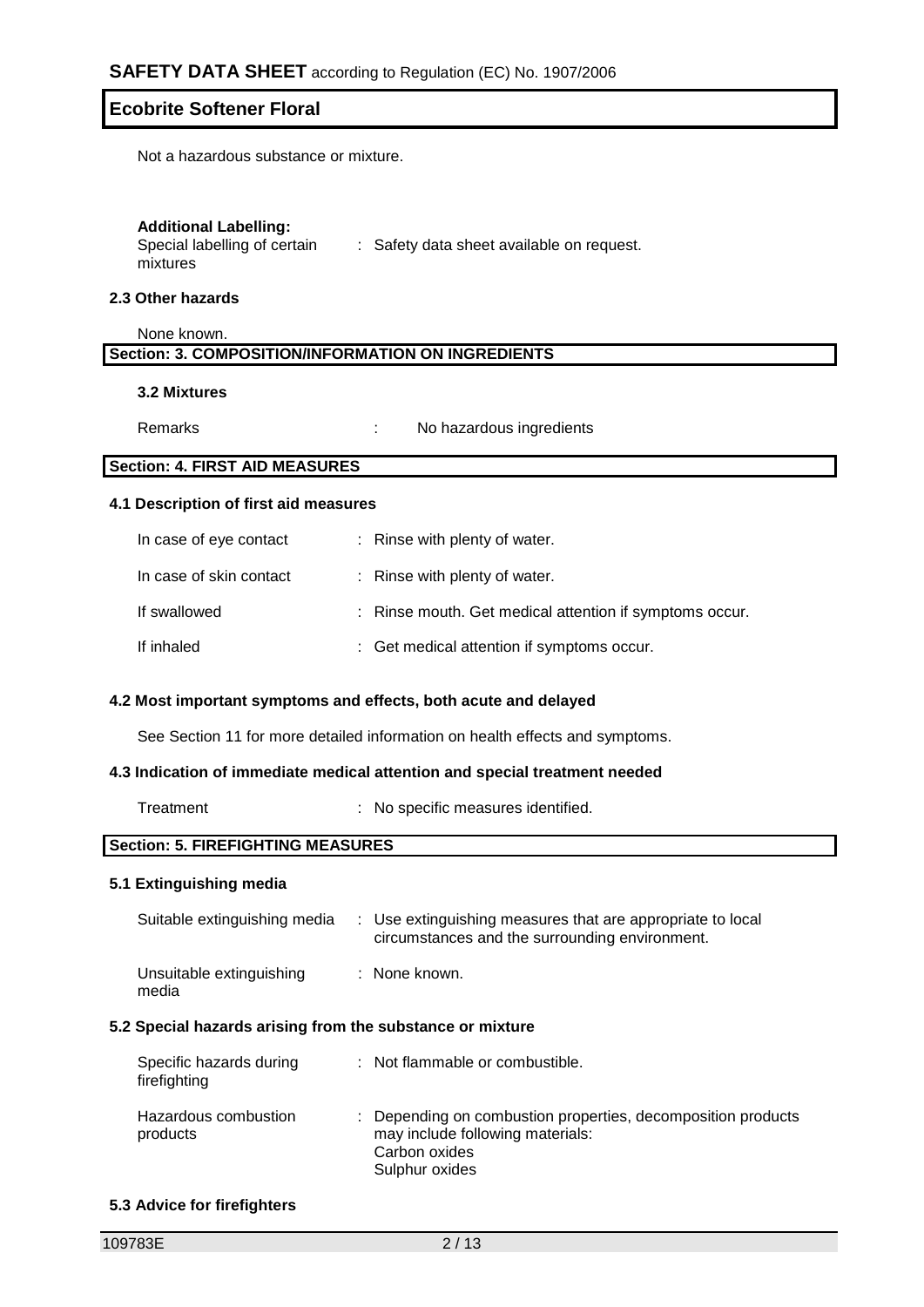| Special protective equipment<br>for firefighters | : Use personal protective equipment.                                                                                   |
|--------------------------------------------------|------------------------------------------------------------------------------------------------------------------------|
| Further information                              | : Fire residues and contaminated fire extinguishing water must be<br>disposed of in accordance with local regulations. |

# **Section: 6. ACCIDENTAL RELEASE MEASURES**

# **6.1 Personal precautions, protective equipment and emergency procedures**

| Advice for non-emergency<br>personnel | : Refer to protective measures listed in sections 7 and 8.                                                                                             |
|---------------------------------------|--------------------------------------------------------------------------------------------------------------------------------------------------------|
| Advice for emergency<br>responders    | : If specialised clothing is required to deal with the spillage, take<br>note of any information in Section 8 on suitable and unsuitable<br>materials. |

#### **6.2 Environmental precautions**

| Environmental precautions | No special environmental precautions required. |  |
|---------------------------|------------------------------------------------|--|
|                           |                                                |  |

### **6.3 Methods and materials for containment and cleaning up**

| Methods for cleaning up |  | : Stop leak if safe to do so. Contain spillage, and then collect with<br>non-combustible absorbent material, (e.g. sand, earth,<br>diatomaceous earth, vermiculite) and place in container for<br>disposal according to local / national regulations (see section 13).<br>Flush away traces with water. For large spills, dike spilled material<br>or otherwise contain material to ensure runoff does not reach a<br>waterway. |
|-------------------------|--|---------------------------------------------------------------------------------------------------------------------------------------------------------------------------------------------------------------------------------------------------------------------------------------------------------------------------------------------------------------------------------------------------------------------------------|
|-------------------------|--|---------------------------------------------------------------------------------------------------------------------------------------------------------------------------------------------------------------------------------------------------------------------------------------------------------------------------------------------------------------------------------------------------------------------------------|

#### **6.4 Reference to other sections**

See Section 1 for emergency contact information. For personal protection see section 8. See Section 13 for additional waste treatment information.

# **Section: 7. HANDLING AND STORAGE**

### **7.1 Precautions for safe handling**

| Advice on safe handling | : Wash hands after handling. In case of mechanical malfunction, or<br>if in contact with unknown dilution of product, wear full Personal<br>Protective Equipment (PPE). For personal protection see section<br>8. |
|-------------------------|-------------------------------------------------------------------------------------------------------------------------------------------------------------------------------------------------------------------|
| Hygiene measures        | : Wash hands before breaks and immediately after handling the<br>product.                                                                                                                                         |

### **7.2 Conditions for safe storage, including any incompatibilities**

| Requirements for storage<br>areas and containers | : Keep out of reach of children. Keep container tightly closed. Store<br>in suitable labeled containers. |
|--------------------------------------------------|----------------------------------------------------------------------------------------------------------|
| Storage temperature                              | : $5^{\circ}$ C to $40^{\circ}$ C                                                                        |

#### **7.3 Specific end uses**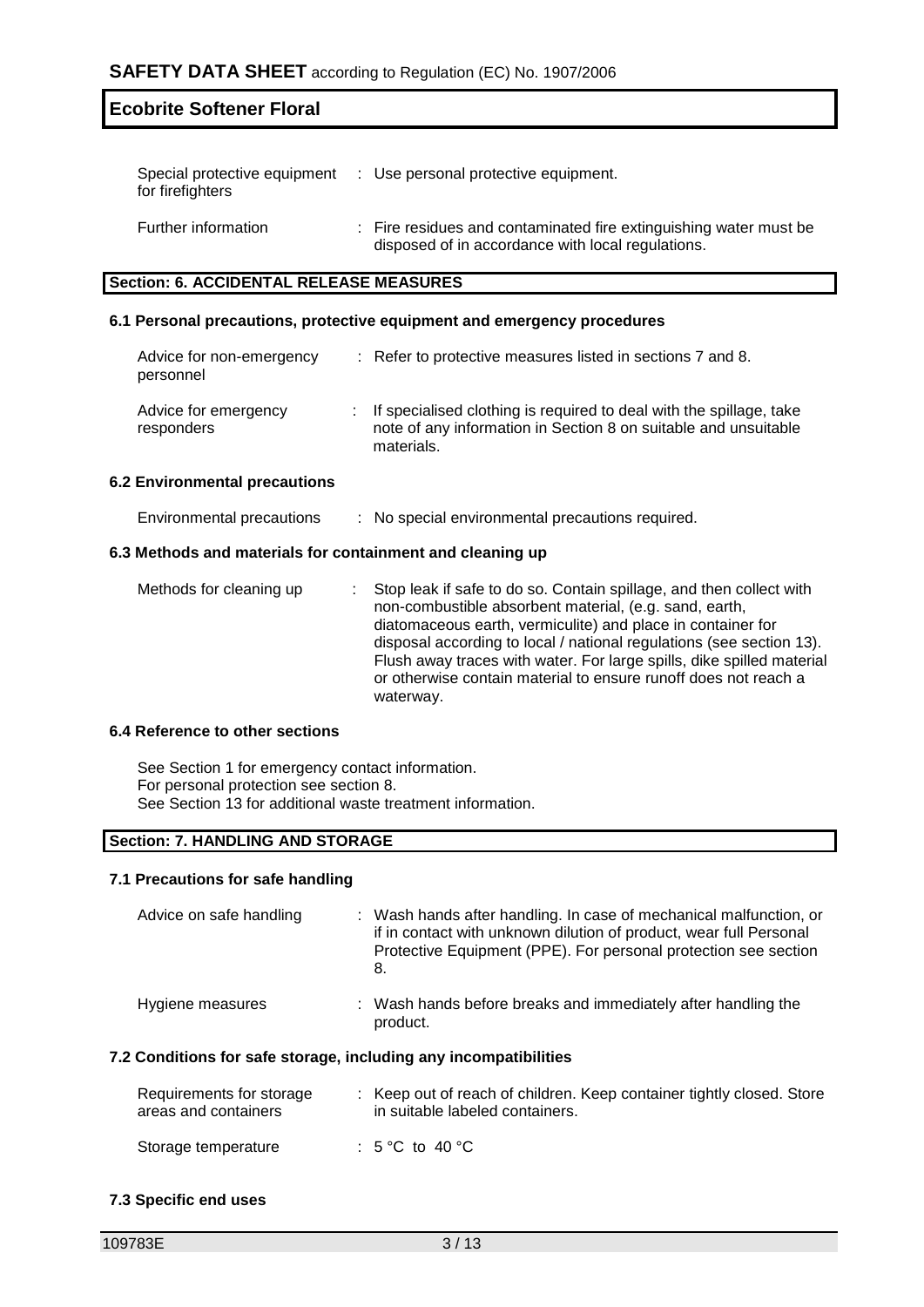Specific use(s) : Conditioner (softner/starch). Semi automatic process Conditioner (softener/starch). Automatic process

# **Section: 8. EXPOSURE CONTROLS/PERSONAL PROTECTION**

# **8.1 Control parameters**

### **Occupational Exposure Limits**

| Components               | CAS-No. |  | Value type (Form<br>of exposure)                                                                                                | Control parameters                                                         | <b>Basis</b> |  |
|--------------------------|---------|--|---------------------------------------------------------------------------------------------------------------------------------|----------------------------------------------------------------------------|--------------|--|
| <b>Isopropyl Alcohol</b> | 67-63-0 |  | OELV - 8 hrs<br>(TWA)                                                                                                           | 200 ppm                                                                    | IR OEL       |  |
| Further information      | Sk      |  | Substances which have the capacity to penetrate intact skin when they come<br>in contact with it, and be absorbed into the body |                                                                            |              |  |
|                          |         |  | OELV - 15 min<br>(STEL)                                                                                                         | $400$ ppm                                                                  | IR_OEL       |  |
| Further information      | Sk      |  | in contact with it, and be absorbed into the body                                                                               | Substances which have the capacity to penetrate intact skin when they come |              |  |

# **DNEL**

| ᄓᄓᄃᄂ                     |                                                                                                                                          |  |  |  |  |
|--------------------------|------------------------------------------------------------------------------------------------------------------------------------------|--|--|--|--|
| <b>Isopropyl Alcohol</b> | End Use: Workers<br><b>Exposure routes: Dermal</b><br>Potential health effects: Long-term systemic effects<br>Value: 888 mg/cm2          |  |  |  |  |
|                          | End Use: Workers<br>Exposure routes: Inhalation<br>Potential health effects: Long-term systemic effects<br>Value: 500 mg/m3              |  |  |  |  |
|                          | <b>End Use: Consumers</b><br><b>Exposure routes: Dermal</b><br>Potential health effects: Long-term systemic effects<br>Value: 319 mg/cm2 |  |  |  |  |
|                          | <b>End Use: Consumers</b><br>Exposure routes: Inhalation<br>Potential health effects: Long-term systemic effects<br>Value: 89 mg/m3      |  |  |  |  |
|                          | End Use: Consumers<br>Exposure routes: Ingestion<br>Potential health effects: Long-term systemic effects<br>Value: 26 ppm                |  |  |  |  |
|                          |                                                                                                                                          |  |  |  |  |

PNEC

| . <u>.</u>        |   |                          |
|-------------------|---|--------------------------|
| Isopropyl Alcohol | ÷ | Fresh water              |
|                   |   | Value: 140.9 mg/l        |
|                   |   | Marine water             |
|                   |   | Value: 140.9 mg/l        |
|                   |   | Intermittent use/release |
|                   |   | Value: 140.9 mg/l        |
|                   |   |                          |
|                   |   | Fresh water              |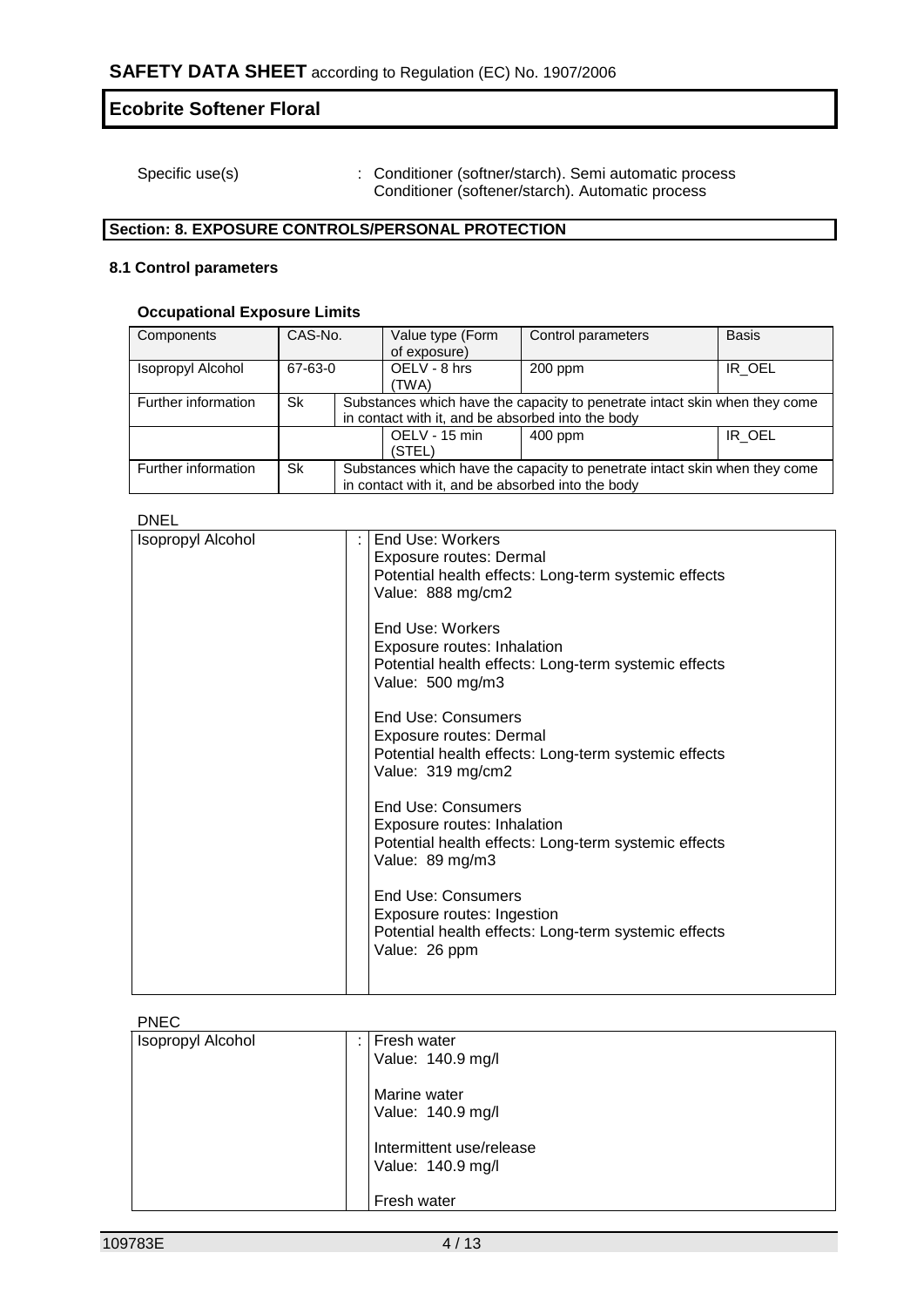|  | Value: 552 mg/kg                           |
|--|--------------------------------------------|
|  | Marine sediment<br>Value: 552 mg/kg        |
|  | Soil<br>Value: 28 mg/kg                    |
|  | Sewage treatment plant<br>Value: 2251 mg/l |
|  | Oral<br>Value: 160 mg/kg                   |
|  |                                            |

### **8.2 Exposure controls**

## **Appropriate engineering controls**

| Engineering measures                      |  | Good general ventilation should be sufficient to control worker<br>exposure to airborne contaminants.                                                                                                                                                                                                                                                                                                                                 |  |  |
|-------------------------------------------|--|---------------------------------------------------------------------------------------------------------------------------------------------------------------------------------------------------------------------------------------------------------------------------------------------------------------------------------------------------------------------------------------------------------------------------------------|--|--|
| <b>Individual protection measures</b>     |  |                                                                                                                                                                                                                                                                                                                                                                                                                                       |  |  |
| Hygiene measures                          |  | : Wash hands before breaks and immediately after handling the<br>product.                                                                                                                                                                                                                                                                                                                                                             |  |  |
| Eye/face protection (EN 166)              |  | : No special protective equipment required.                                                                                                                                                                                                                                                                                                                                                                                           |  |  |
| Hand protection (EN 374)                  |  | : No special protective equipment required.                                                                                                                                                                                                                                                                                                                                                                                           |  |  |
| Skin and body protection<br>(EN 14605)    |  | : No special protective equipment required.                                                                                                                                                                                                                                                                                                                                                                                           |  |  |
| Respiratory protection (EN<br>143, 14387) |  | : None required if airborne concentrations are maintained below the<br>exposure limit listed in Exposure Limit Information. Use certified<br>respiratory protection equipment meeting EU<br>requirements(89/656/EEC, (EU) 2016/425), or equivalent, when<br>respiratory risks cannot be avoided or sufficiently limited by<br>technical means of collective protection or by measures, methods<br>or procedures of work organization. |  |  |
| <b>Environmental exposure controls</b>    |  |                                                                                                                                                                                                                                                                                                                                                                                                                                       |  |  |

# General advice : Consider the provision of containment around storage vessels.

# **Section: 9. PHYSICAL AND CHEMICAL PROPERTIES**

# **9.1 Information on basic physical and chemical properties**

| Appearance | $:$ liquid             |
|------------|------------------------|
| Colour     | $:$ light pink         |
| Odour      | : Perfumes, fragrances |
| рH         | $: 2.4 - 2.7, 100 \%$  |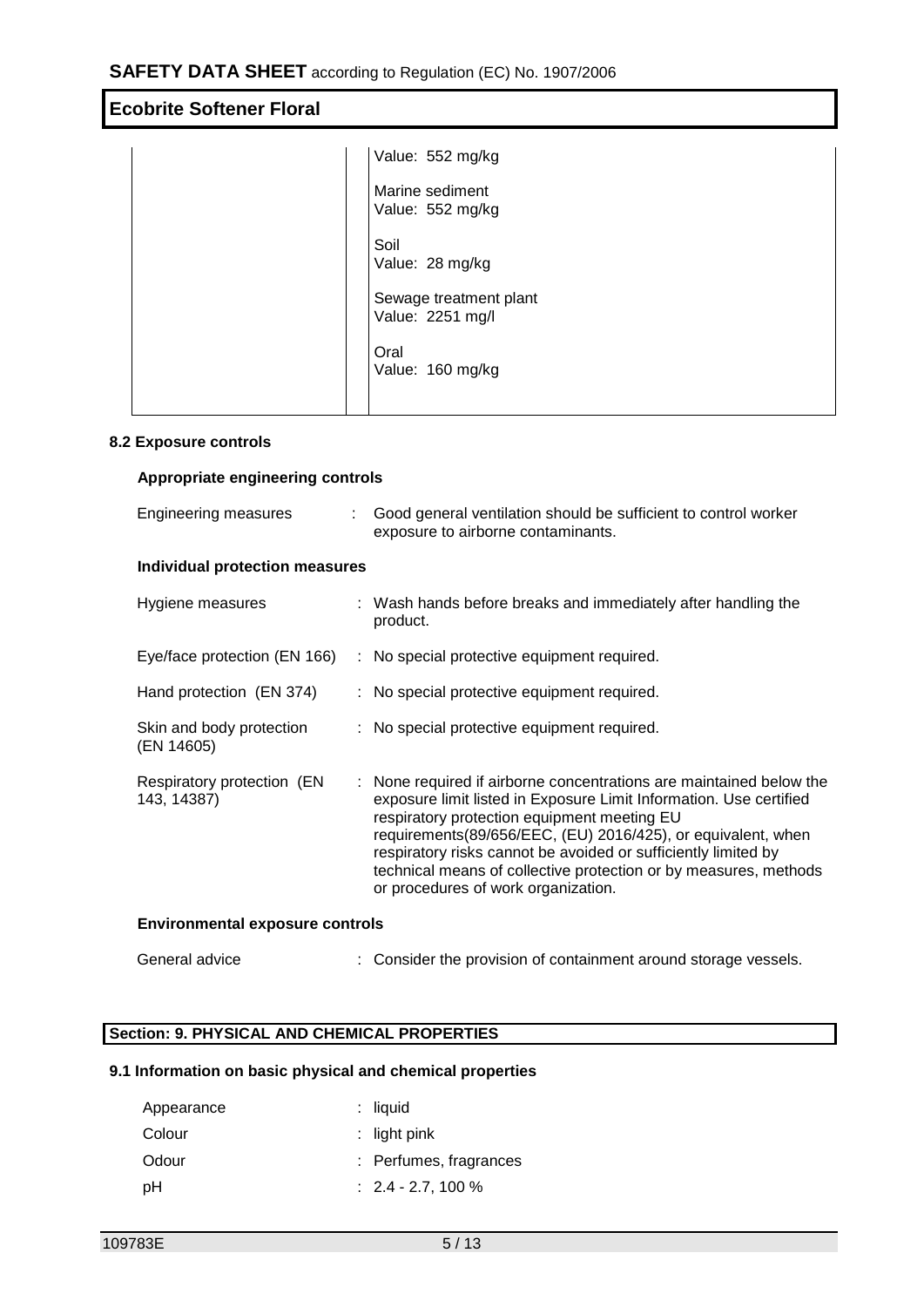| Flash point                                |    | Not applicable.                                          |
|--------------------------------------------|----|----------------------------------------------------------|
| <b>Odour Threshold</b>                     |    | Not applicable and/or not determined for the mixture     |
| Melting point/freezing point               |    | Not applicable and/or not determined for the mixture     |
| Initial boiling point and<br>boiling range | ÷. | 100 °C                                                   |
| Evaporation rate                           |    | Not applicable and/or not determined for the mixture     |
| Flammability (solid, gas)                  |    | Not applicable and/or not determined for the mixture     |
| Upper explosion limit                      |    | Not applicable and/or not determined for the mixture     |
| Lower explosion limit                      |    | Not applicable and/or not determined for the mixture     |
| Vapour pressure                            |    | Not applicable and/or not determined for the mixture     |
| Relative vapour density                    |    | Not applicable and/or not determined for the mixture     |
| Relative density                           |    | $0.997 - 1.001$                                          |
| Water solubility                           | ÷  | soluble                                                  |
| Solubility in other solvents               |    | Not applicable and/or not determined for the mixture     |
| Partition coefficient: n-<br>octanol/water |    | Not applicable and/or not determined for the mixture     |
| Auto-ignition temperature                  | ÷  | Not applicable and/or not determined for the mixture     |
| Thermal decomposition                      |    | Not applicable and/or not determined for the mixture     |
| Viscosity, kinematic                       |    | 50.140 mm2/s (40 °C)                                     |
| <b>Explosive properties</b>                | ÷  | Not applicable and/or not determined for the mixture     |
| Oxidizing properties                       |    | The substance or mixture is not classified as oxidizing. |

### **9.2 Other information**

Not applicable and/or not determined for the mixture

# **Section: 10. STABILITY AND REACTIVITY**

### **10.1 Reactivity**

No dangerous reaction known under conditions of normal use.

# **10.2 Chemical stability**

Stable under normal conditions.

### **10.3 Possibility of hazardous reactions**

No dangerous reaction known under conditions of normal use.

### **10.4 Conditions to avoid**

None known.

### **10.5 Incompatible materials**

Bases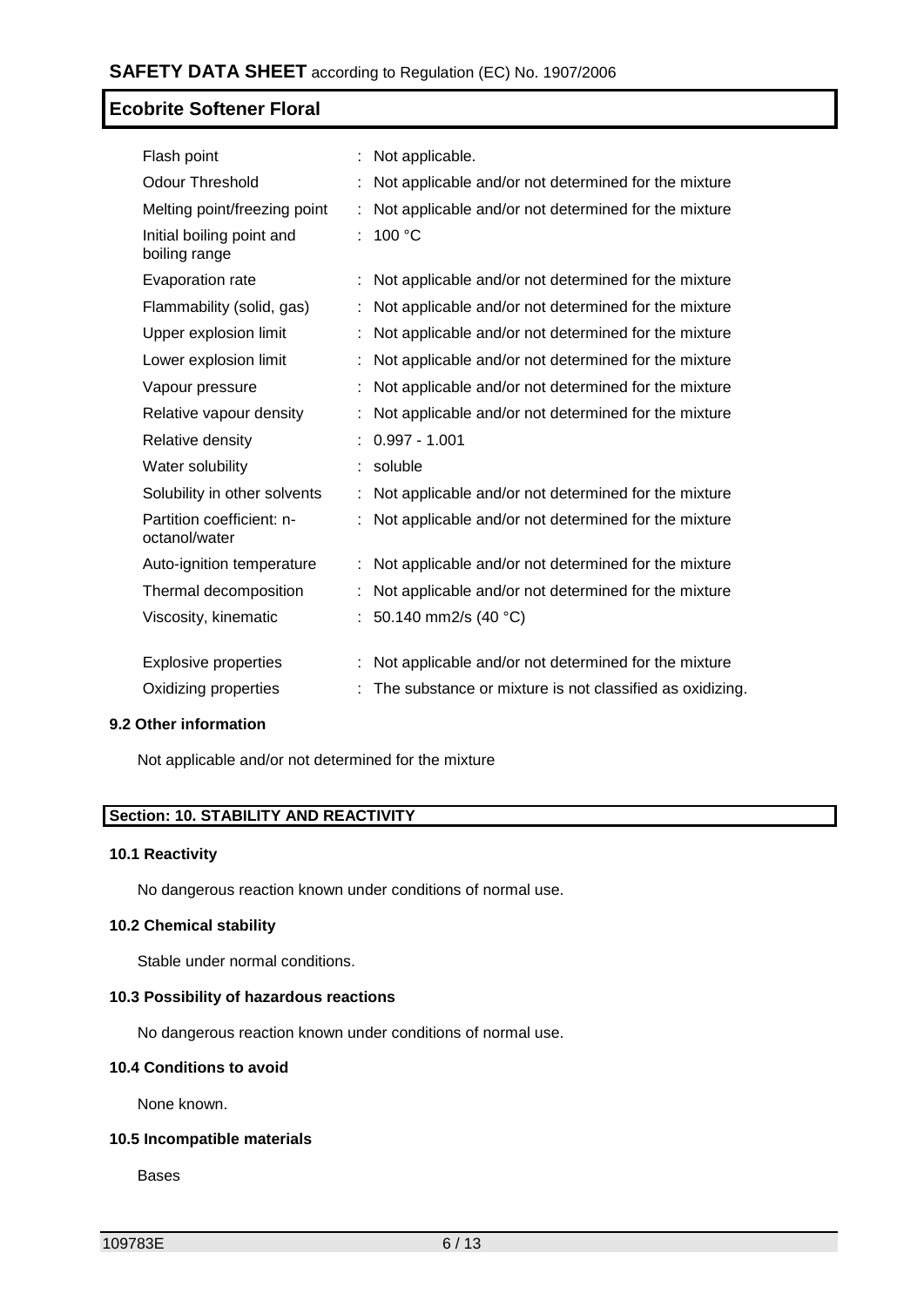### **10.6 Hazardous decomposition products**

Depending on combustion properties, decomposition products may include following materials: Carbon oxides Sulphur oxides

# **Section: 11. TOXICOLOGICAL INFORMATION**

### **11.1 Information on toxicological effects**

Information on likely routes of : Inhalation, Eye contact, Skin contact exposure

#### **Product**

| Acute oral toxicity                   | There is no data available for this product.                |
|---------------------------------------|-------------------------------------------------------------|
| Acute inhalation toxicity             | There is no data available for this product.                |
| Acute dermal toxicity                 | There is no data available for this product.                |
| Skin corrosion/irritation             | There is no data available for this product.                |
| Serious eye damage/eye<br>irritation  | : There is no data available for this product.              |
| Respiratory or skin<br>sensitization  | There is no data available for this product.                |
| Carcinogenicity                       | : There is no data available for this product.              |
| Reproductive effects                  | There is no data available for this product.                |
| Germ cell mutagenicity                | There is no data available for this product.                |
| Teratogenicity                        | There is no data available for this product.                |
| STOT - single exposure                | There is no data available for this product.                |
| STOT - repeated exposure              | There is no data available for this product.                |
| Aspiration toxicity                   | There is no data available for this product.                |
| <b>Potential Health Effects</b>       |                                                             |
| Eyes                                  | Health injuries are not known or expected under normal use. |
| Skin                                  | Health injuries are not known or expected under normal use. |
| Ingestion                             | Health injuries are not known or expected under normal use. |
| Inhalation                            | Health injuries are not known or expected under normal use. |
| <b>Chronic Exposure</b>               | Health injuries are not known or expected under normal use. |
| <b>Experience with human exposure</b> |                                                             |
| Eye contact                           | No symptoms known or expected.                              |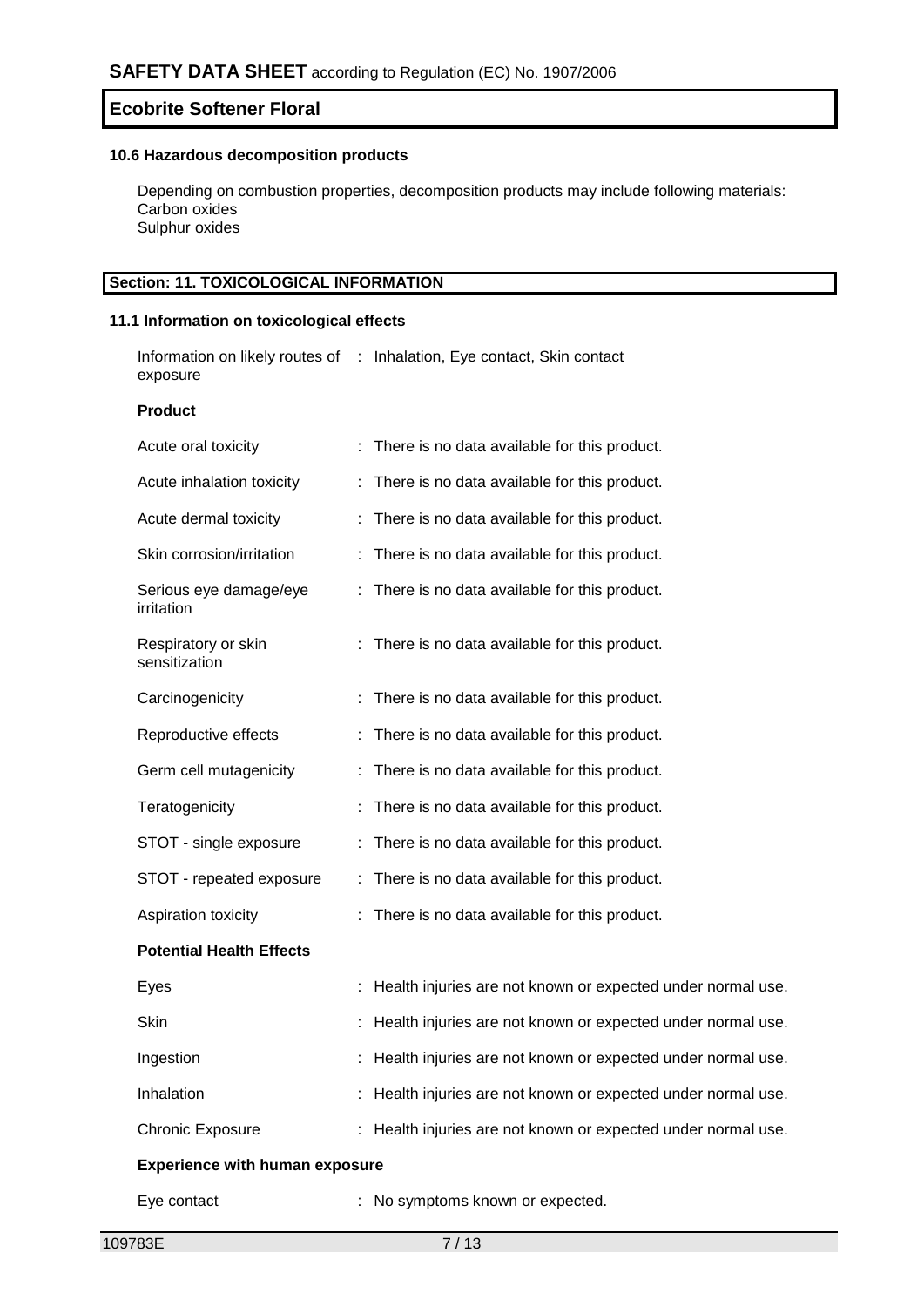| <b>Ecobrite Softener Floral</b> |
|---------------------------------|
|                                 |
|                                 |

| Skin contact | : No symptoms known or expected. |
|--------------|----------------------------------|
| Ingestion    | : No symptoms known or expected. |
| Inhalation   | : No symptoms known or expected. |

# **Section: 12. ECOLOGICAL INFORMATION**

#### **12.1 Ecotoxicity**

| <b>Environmental Effects</b> |  | This product has no known ecotoxicological effects. |  |
|------------------------------|--|-----------------------------------------------------|--|
|------------------------------|--|-----------------------------------------------------|--|

#### **Product**

| Toxicity to fish                                       | : no data available |
|--------------------------------------------------------|---------------------|
| Toxicity to daphnia and other<br>aquatic invertebrates | : no data available |
| Toxicity to algae                                      | : no data available |

### **12.2 Persistence and degradability**

#### **Product**

no data available

#### **12.3 Bioaccumulative potential**

no data available

#### **12.4 Mobility in soil**

no data available

### **12.5 Results of PBT and vPvB assessment**

#### **Product**

Assessment : This substance/mixture contains no components considered to be either persistent, bioaccumulative and toxic (PBT), or very persistent and very bioaccumulative (vPvB) at levels of 0.1% or higher.

### **12.6 Other adverse effects**

no data available

# **Section: 13. DISPOSAL CONSIDERATIONS**

Dispose of in accordance with the European Directives on waste and hazardous waste.Waste codes should be assigned by the user, preferably in discussion with the waste disposal authorities.

## **13.1 Waste treatment methods**

Product : Diluted product can be flushed to sanitary sewer if regulations permit.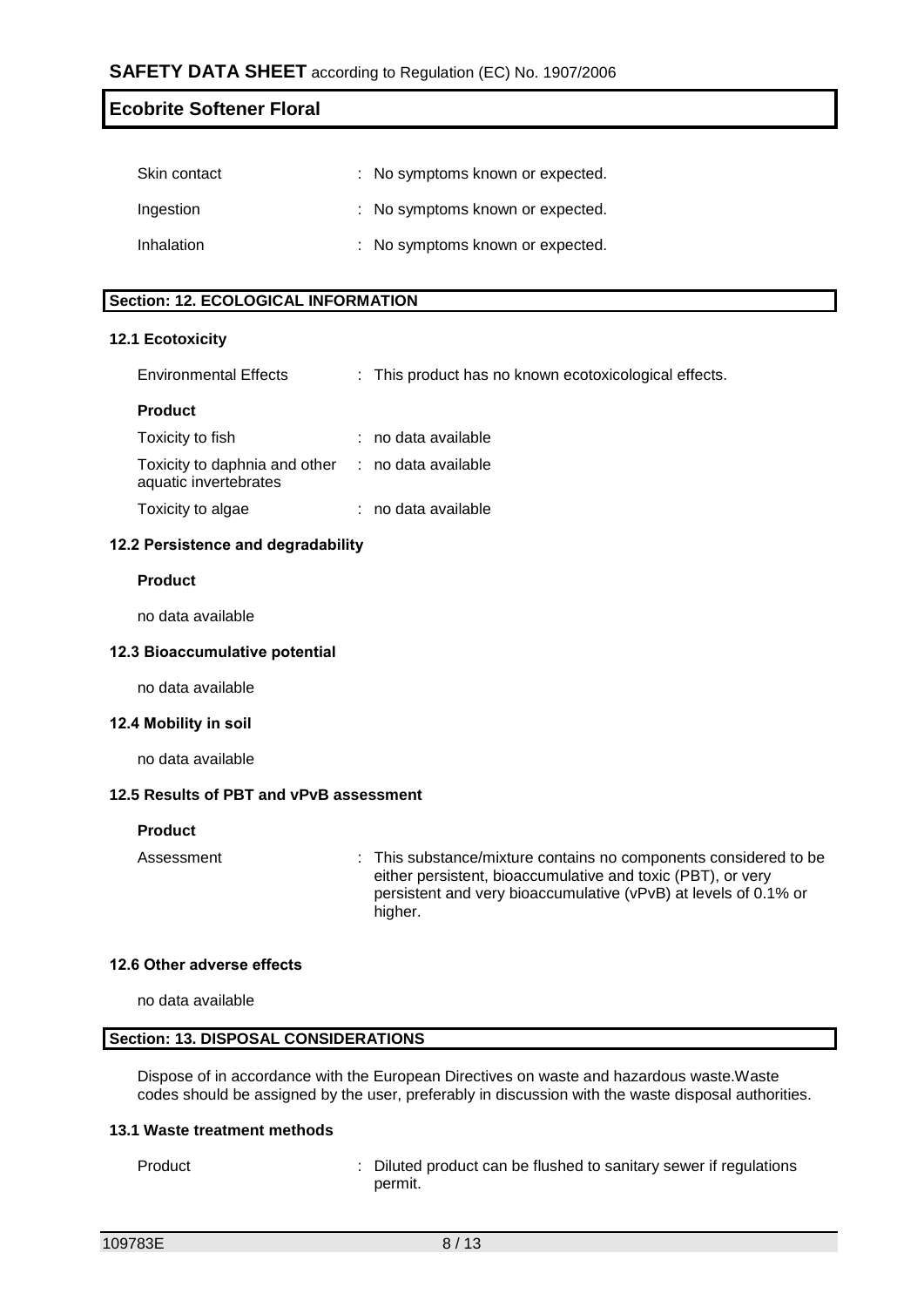| <b>Ecobrite Softener Floral</b>      |                                                                                                                                                                                                                                                                                                                                                                                                                                                                                                                                                  |
|--------------------------------------|--------------------------------------------------------------------------------------------------------------------------------------------------------------------------------------------------------------------------------------------------------------------------------------------------------------------------------------------------------------------------------------------------------------------------------------------------------------------------------------------------------------------------------------------------|
| Contaminated packaging               | : Dispose of in accordance with local, state, and federal regulations.                                                                                                                                                                                                                                                                                                                                                                                                                                                                           |
| Guidance for Waste Code<br>selection | : Organic wastes containing not dangerous substances with<br>concentration $>= 0.1\%$ . If this product is used in any further<br>processes, the final user must redefine and assign the most<br>appropriate European Waste Catalogue Code. It is the<br>responsibility of the waste generator to determine the toxicity and<br>physical properties of the material generated to determine the<br>proper waste identification and disposal methods in compliance<br>with applicable European (EU Directive 2008/98/EC) and local<br>regulations. |

# **Section: 14. TRANSPORT INFORMATION**

The shipper/consignor/sender is responsible to ensure that the packaging, labeling, and markings are in compliance with the selected mode of transport.

# **Land transport (ADR/ADN/RID)**

| 14.1 UN number               | : Not dangerous goods |
|------------------------------|-----------------------|
| 14.2 UN proper shipping      | : Not dangerous goods |
| name                         |                       |
| 14.3 Transport hazard        | : Not dangerous goods |
| class(es)                    |                       |
| 14.4 Packing group           | : Not dangerous goods |
| 14.5 Environmental hazards   | : Not dangerous goods |
| 14.6 Special precautions for | : Not dangerous goods |
| user                         |                       |

# **Air transport (IATA)**

| 14.1 UN number               | : Not dangerous goods |
|------------------------------|-----------------------|
| 14.2 UN proper shipping      | : Not dangerous goods |
| name                         |                       |
| 14.3 Transport hazard        | : Not dangerous goods |
| class(es)                    |                       |
| 14.4 Packing group           | : Not dangerous goods |
| 14.5 Environmental hazards   | : Not dangerous goods |
| 14.6 Special precautions for | : Not dangerous goods |
| user                         |                       |

# **Sea transport (IMDG/IMO)**

| 14.1 UN number               | : Not dangerous goods |
|------------------------------|-----------------------|
| 14.2 UN proper shipping      | : Not dangerous goods |
| name                         |                       |
| 14.3 Transport hazard        | : Not dangerous goods |
| class(es)                    |                       |
| 14.4 Packing group           | : Not dangerous goods |
| 14.5 Environmental hazards   | : Not dangerous goods |
| 14.6 Special precautions for | : Not dangerous goods |
| user                         |                       |
| 14.7 Transport in bulk       | : Not dangerous goods |
| according to Annex II of     |                       |
| MARPOL 73/78 and the IBC     |                       |
| Code                         |                       |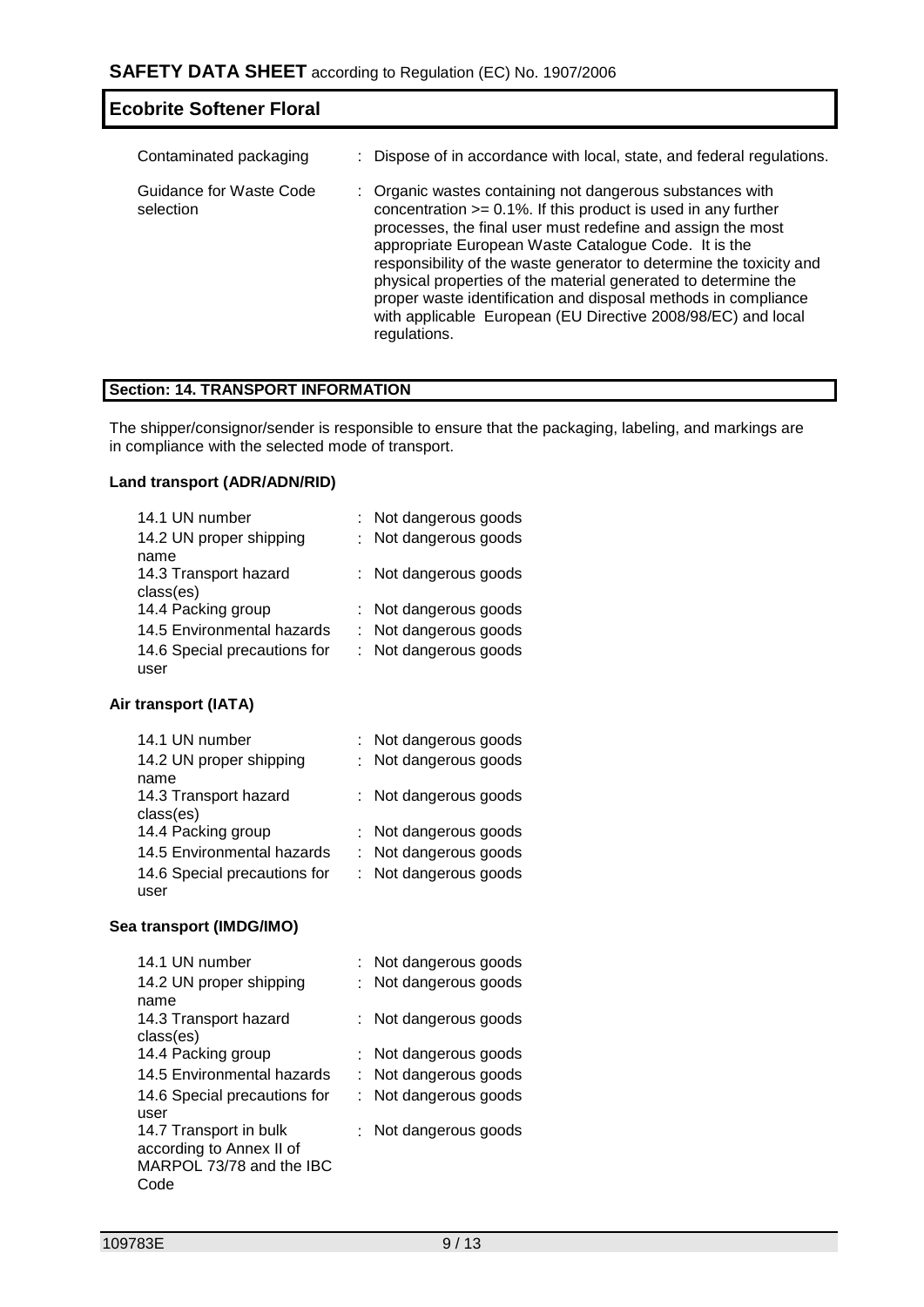### **Section: 15. REGULATORY INFORMATION**

#### **15.1 Safety, health and environmental regulations/legislation specific for the substance or mixture**

| according to Detergents | : Other constituents: Perfumes |
|-------------------------|--------------------------------|
| Regulation EC 648/2004  | Allergens:                     |
|                         | Citronellol                    |
|                         | Geraniol                       |
|                         | Limonene                       |
|                         | Alpha-Isomethyl Ionone         |
|                         | Linalool                       |

#### **National Regulations**

**Take note of Dir 94/33/EC on the protection of young people at work.**

| Other regulations | : Safety, Health and Welfare at Work Act, 2005                  |
|-------------------|-----------------------------------------------------------------|
|                   | European Communities (Classification, Packaging, Labelling and  |
|                   | Notification of Dangerous Preparations) Regulations 1995. (S.I. |
|                   | 272 of 1995) as amended                                         |

#### **15.2 Chemical Safety Assessment**

No Chemical Safety Assessment has been carried out on the product.

#### **Section: 16. OTHER INFORMATION**

#### **Procedure used to derive the classification according to REGULATION (EC) No 1272/2008**

| <b>Classification</b>                 | <b>Justification</b> |  |  |
|---------------------------------------|----------------------|--|--|
| Not a hazardous substance or mixture. | Calculation method   |  |  |

#### **Full text of other abbreviations**

ADN – European Agreement concerning the International Carriage of Dangerous Goods by Inland Waterways; ADR – European Agreement concerning the International Carriage of Dangerous Goods by Road; AICS – Australian Inventory of Chemical Substances; ASTM – American Society for the Testing of Materials; bw – Body weight; CLP – Classification Labelling Packaging Regulation; Regulation (EC) No 1272/2008; CMR – Carcinogen, Mutagen or Reproductive Toxicant; DIN – Standard of the German Institute for Standardisation; DSL – Domestic Substances List (Canada); ECHA – European Chemicals Agency; EC-Number – European Community number; ECx – Concentration associated with x% response; ELx – Loading rate associated with x% response; EmS – Emergency Schedule; ENCS – Existing and New Chemical Substances (Japan); ErCx – Concentration associated with x% growth rate response; GHS – Globally Harmonized System; GLP – Good Laboratory Practice; IARC – International Agency for Research on Cancer; IATA – International Air Transport Association; IBC – International Code for the Construction and Equipment of Ships carrying Dangerous Chemicals in Bulk; IC50 – Half maximal inhibitory concentration; ICAO – International Civil Aviation Organization; IECSC – Inventory of Existing Chemical Substances in China; IMDG – International Maritime Dangerous Goods; IMO – International Maritime Organization; ISHL – Industrial Safety and Health Law (Japan); ISO – International Organisation for Standardization; KECI – Korea Existing Chemicals Inventory; LC50 – Lethal Concentration to 50 % of a test population; LD50 – Lethal Dose to 50% of a test population (Median Lethal Dose); MARPOL – International Convention for the Prevention of Pollution from Ships; n.o.s. – Not Otherwise Specified; NO(A)EC – No Observed (Adverse) Effect Concentration; NO(A)EL – No Observed (Adverse) Effect Level; NOELR – No Observable Effect Loading Rate; NZIoC – New Zealand Inventory of Chemicals; OECD – Organization for Economic Co-operation and Development; OPPTS – Office of Chemical Safety and Pollution Prevention; PBT – Persistent, Bioaccumulative and Toxic substance; PICCS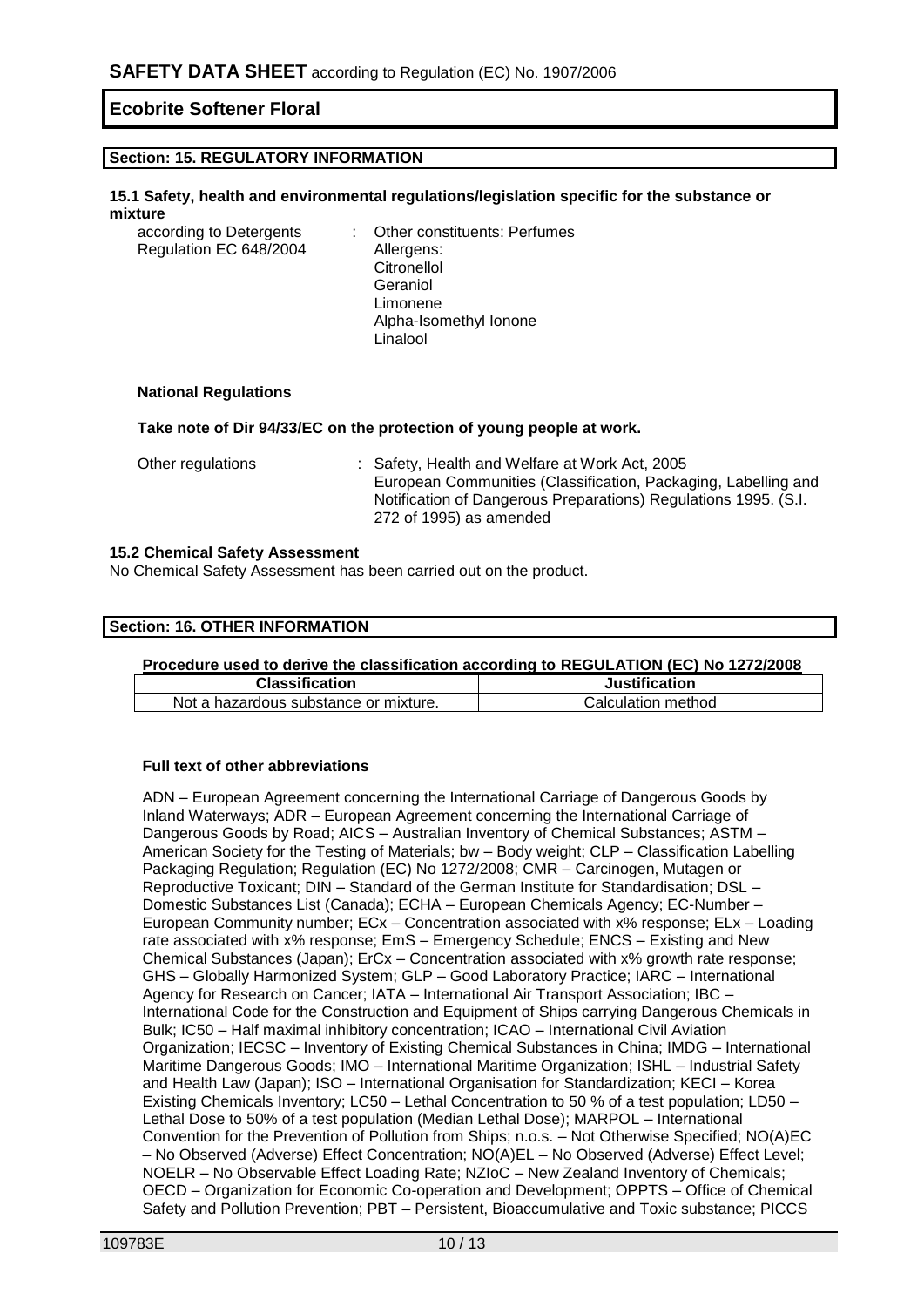– Philippines Inventory of Chemicals and Chemical Substances; (Q)SAR – (Quantitative) Structure Activity Relationship; REACH – Regulation (EC) No 1907/2006 of the European Parliament and of the Council concerning the Registration, Evaluation, Authorisation and Restriction of Chemicals; RID – Regulations concerning the International Carriage of Dangerous Goods by Rail; SADT – Self-Accelerating Decomposition Temperature; SDS – Safety Data Sheet; TCSI – Taiwan Chemical Substance Inventory; TRGS – Technical Rule for Hazardous Substances; TSCA – Toxic Substances Control Act (United States); UN – United Nations; vPvB – Very Persistent and Very Bioaccumulative

Prepared by : Regulatory Affairs

Numbers quoted in the MSDS are given in the format:  $1,000,000 = 1$  million and  $1,000 = 1$ thousand.  $0.1 = 1$  tenth and  $0.001 = 1$  thousandth

REVISED INFORMATION: Significant changes to regulatory or health information for this revision is indicated by a bar in the left-hand margin of the SDS.

The information provided in this Safety Data Sheet is correct to the best of our knowledge, information and belief at the date of its publication. The information given is designed only as a guidance for safe handling, use, processing, storage, transportation, disposal and release and is not to be considered a warranty or quality specification. The information relates only to the specific material designated and may not be valid for such material used in combination with any other materials or in any process, unless specified in the text.

|  | <b>Annex: Exposure Scenarios</b> |
|--|----------------------------------|
|  |                                  |

#### **Exposure Scenario: Conditioner (softener/starch). Automatic process**

| Life Cycle Stage | : Use at industrial sites |                                                                     |
|------------------|---------------------------|---------------------------------------------------------------------|
| Product category | $\div$ PC35               | Washing and cleaning products (including solvent based<br>products) |

#### **Contributing scenario controlling environmental exposure for:**

| Environmental release<br>category        |    | ERC4  | Industrial use of processing aids in processes and<br>products, not becoming part of articles |
|------------------------------------------|----|-------|-----------------------------------------------------------------------------------------------|
| Daily amount per site                    |    | 50 kg |                                                                                               |
| <b>Type of Sewage Treatment</b><br>Plant | t. |       | Municipal sewage treatment plant                                                              |

#### **Contributing scenario controlling worker exposure for:**

| Process category                                       | <b>PROC8b</b> | Transfer of substance or preparation (charging/<br>discharging) from/ to vessels/large containers at<br>dedicated facilities |
|--------------------------------------------------------|---------------|------------------------------------------------------------------------------------------------------------------------------|
| Exposure duration                                      | 60 min        |                                                                                                                              |
| Operational conditions and<br>risk management measures | Indoor        |                                                                                                                              |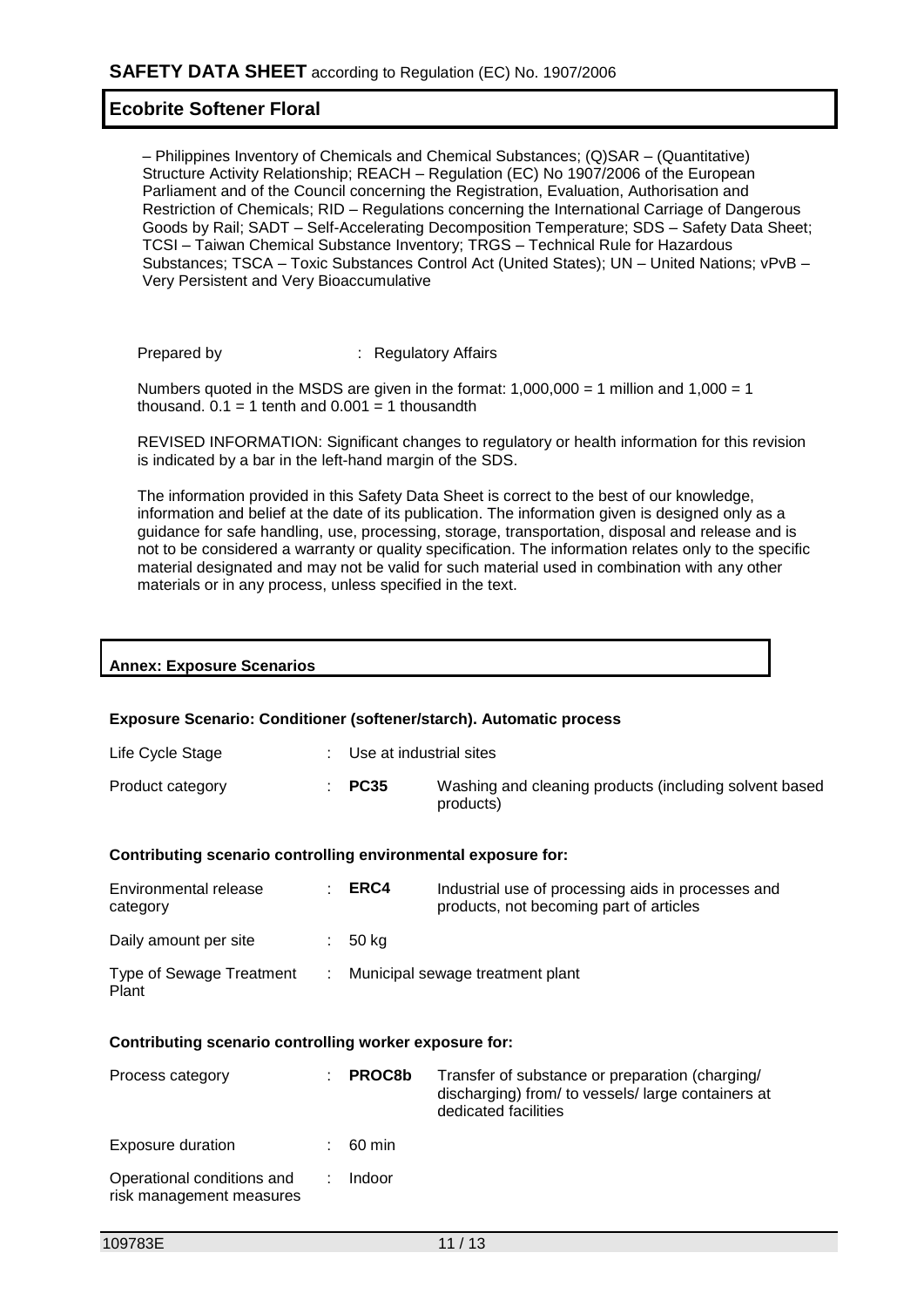|                                                               |    | Local Exhaust Ventilation is not required |                                                                                                                                    |  |  |  |  |  |
|---------------------------------------------------------------|----|-------------------------------------------|------------------------------------------------------------------------------------------------------------------------------------|--|--|--|--|--|
| General ventilation                                           |    | 1<br>Ventilation rate per hour            |                                                                                                                                    |  |  |  |  |  |
| <b>Skin Protection</b>                                        |    | Yes: See Section 8                        |                                                                                                                                    |  |  |  |  |  |
| <b>Respiratory Protection</b>                                 |    | No                                        |                                                                                                                                    |  |  |  |  |  |
| Contributing scenario controlling worker exposure for:        |    |                                           |                                                                                                                                    |  |  |  |  |  |
| Process category                                              |    | PROC2                                     | Use in closed, continuous process with occasional<br>controlled exposure                                                           |  |  |  |  |  |
| <b>Exposure duration</b>                                      |    | 480 min                                   |                                                                                                                                    |  |  |  |  |  |
| Operational conditions and<br>risk management measures        |    | Indoor                                    |                                                                                                                                    |  |  |  |  |  |
|                                                               |    |                                           | Local Exhaust Ventilation is not required                                                                                          |  |  |  |  |  |
| General ventilation                                           |    | Ventilation rate per hour<br>1            |                                                                                                                                    |  |  |  |  |  |
| <b>Skin Protection</b>                                        |    | No                                        |                                                                                                                                    |  |  |  |  |  |
| <b>Respiratory Protection</b>                                 |    | No                                        |                                                                                                                                    |  |  |  |  |  |
|                                                               |    |                                           | Exposure Scenario: Conditioner (softner/starch). Semi automatic process                                                            |  |  |  |  |  |
| Life Cycle Stage                                              |    | Widespread use by professional workers    |                                                                                                                                    |  |  |  |  |  |
| Product category                                              |    | <b>PC35</b>                               | Washing and cleaning products (including solvent based<br>products)                                                                |  |  |  |  |  |
| Contributing scenario controlling environmental exposure for: |    |                                           |                                                                                                                                    |  |  |  |  |  |
| Environmental release<br>category                             |    | ERC8a                                     | Wide dispersive indoor use of processing aids in open<br>systems                                                                   |  |  |  |  |  |
| Daily amount per site                                         |    | 7.5 kg                                    |                                                                                                                                    |  |  |  |  |  |
| <b>Type of Sewage Treatment</b><br>Plant                      | ÷. | Municipal sewage treatment plant          |                                                                                                                                    |  |  |  |  |  |
| Contributing scenario controlling worker exposure for:        |    |                                           |                                                                                                                                    |  |  |  |  |  |
| Process category                                              |    | PROC8a                                    | Transfer of substance or preparation (charging/<br>discharging) from/ to vessels/ large containers at non-<br>dedicated facilities |  |  |  |  |  |
| <b>Exposure duration</b>                                      |    | 60 min                                    |                                                                                                                                    |  |  |  |  |  |
| Operational conditions and<br>risk management measures        |    | Indoor                                    |                                                                                                                                    |  |  |  |  |  |
|                                                               |    | Local Exhaust Ventilation is not required |                                                                                                                                    |  |  |  |  |  |
| General ventilation                                           |    | Ventilation rate per hour<br>1            |                                                                                                                                    |  |  |  |  |  |